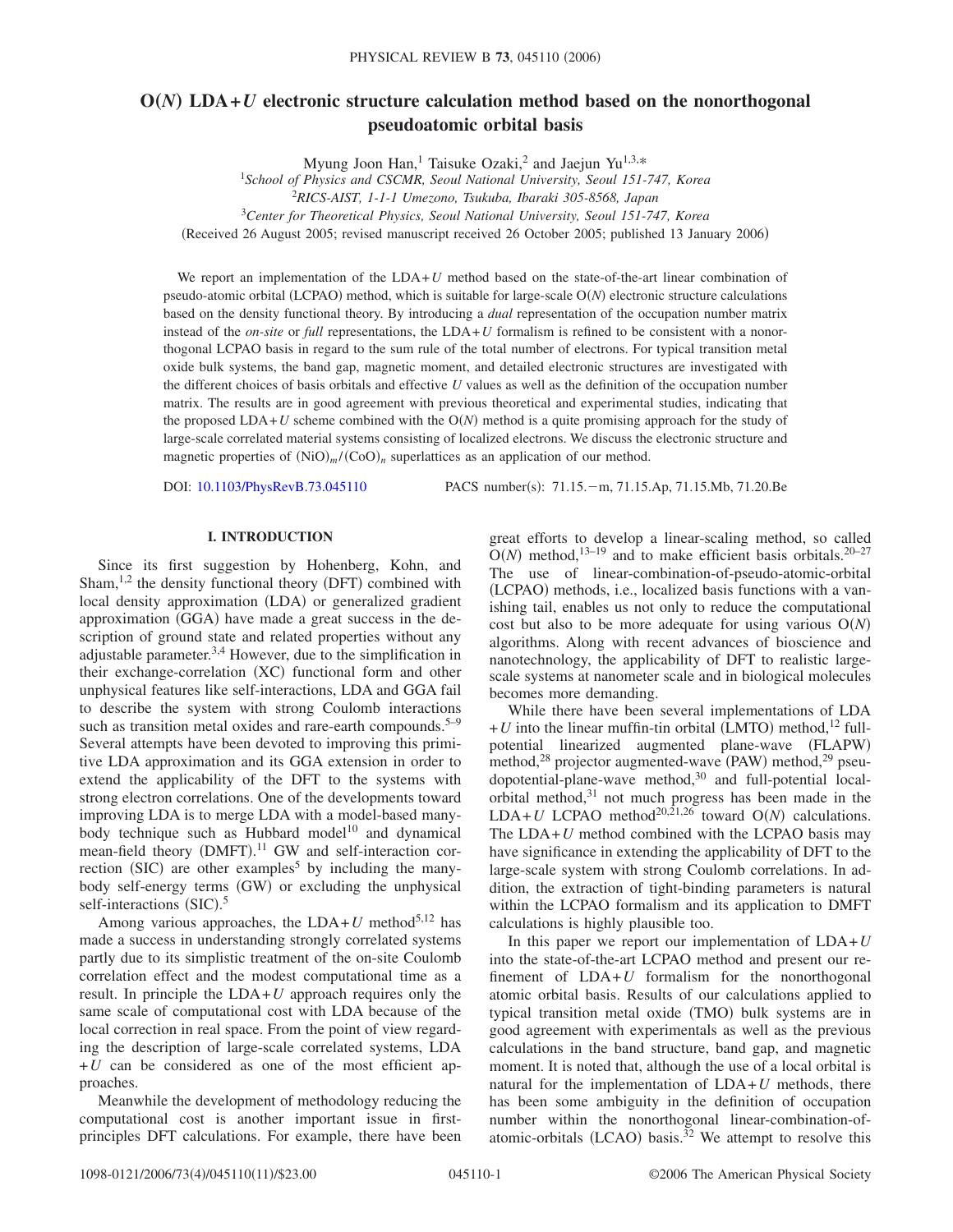issue by introducing a *dual* representation of the occupation number matrix. The suggested *dual* representation not only preserves the original concept of atomic density but also satisfies the sum rule. We compare the physical quantities obtained by introducing the *dual* representation with those by using other definitions suggested before. We also investigate how the choice of the LCPAO basis such as multiple zeta and polarization orbitals affect the electronic structure obtained by the  $LDA+U$  calculations.

#### **II. FORMALISM**

#### **A. LDA+***U* **total energy functional**

The problem of LDA in the description of localized *d*and *f*-electrons in transition metal oxides and rare-earth compounds, which is related to the band gap, local moment, and orbital polarization, is mainly attributed to the LDA treatment of the Coulomb interactions among electrons. A prescription to cure such a failure is to introduce an orbitaldependent functional. The  $LDA+U$  method<sup>6</sup> is one of the simple orbital-dependent functionals in which a generalized Hubbard model is introduced in order to treat the localized *d* and *f* electrons based on the unrestricted Hartree-Fock theory. Then, in conjunction with the generalized Hubbard model, the  $LDA+U$  total energy functional is given by adding the energy  $E_U^0$  of a generalized Hubbard model for the localized electrons to the LDA functional and by subtracting a double counting energy  $E_{\text{dc}}^{U}$  of the localized electrons described in a mean-field sense:<sup>5,6</sup>

$$
E_{\text{LDA}+U} = E_{\text{LDA}} + E_U^0 - E_{\text{dc}}^U,\tag{1}
$$

where  $E_U^0$  is given by a spherically averaged screened-Coulomb energy *U* and exchange energy *J*:

$$
E_U^0 = \frac{1}{2} \sum_{\alpha} U_{\alpha} \sum_{\sigma m m'} n_{\alpha m}^{\sigma} n_{\alpha m'}^{\sigma} + \frac{1}{2} \sum_{\alpha} (U_{\alpha} - J_{\alpha}) \sum_{\sigma, m \neq m'} n_{\alpha m}^{\sigma} n_{\alpha m'}^{\sigma},
$$
\n(2)

where  $\sigma$  is the spin index, and  $\alpha \equiv (ilp)$  with the site index *i*, angular momentum quantum number *l*, and multiplicity number of radial basis function  $p$ .  $n_{\text{am}}^{\sigma}$  is an eigenvalue of the occupation number matrix to be discussed later on. Here *U* and *J* values are assumed to be dependent only on the index  $\alpha$ , but independent of the azimuthal quantum number  $m$ , which is regarded as a simplification to the Hartree-Fock theory by a spherical average.<sup>33</sup> In this study the  $U$ - and *J*-values are treated as adjustable parameters rather than quantities derived from the first-principles calculation such as a constrained DFT approach.

One possible choice of the double counting term  $E_{\text{dc}}^{U}$  is<sup>33</sup>

$$
E_{\rm dc}^U = \frac{1}{2} \sum_{\alpha} U_{\alpha} N_{\alpha} (N_{\alpha} - 1) - \frac{1}{2} \sum_{\alpha} J_{\alpha} \sum_{\sigma} N_{\alpha}^{\sigma} (N_{\alpha}^{\sigma} - 1), \quad (3)
$$

where  $N_{\alpha}^{\sigma} = \sum_{m} n_{\alpha m}^{\sigma}$  and  $N_{\alpha} = N_{\alpha}^{\dagger} + N_{\alpha}^{\dagger}$ . It is noted that the expression in Eq.  $(3)$  for the double counting term is also derived by assuming an integer occupation number, 0 or 1, in the atomic limit. Thus the form is expected to be suitable for highly localized *d* and *f* electrons. Another possible way is to estimate the double counting term by assuming the uniform occupancy.7 Although there is an attempt to bridging two limits:<sup>8</sup> the atomic limit with an integer occupation number and the mean field with the uniform occupancy, we adopt the atomic limit Eq. (3) as a double counting term because our main interest lies on TMO systems with highly localized *d* electrons. The energy correction  $E_U = E_U^0 - E_{dc}^U$  to the LDA energy can be written by a penalty functional as follows:

$$
E_U = \frac{1}{2} \sum_{\alpha} \left( U_{\alpha} - J_{\alpha} \right) \sum_{\sigma} \{ \text{Tr}(n_{\alpha}^{\sigma}) - \text{Tr}(n_{\alpha}^{\sigma} n_{\alpha}^{\sigma}) \}.
$$
 (4)

If  $(U_{\alpha} - J_{\alpha})$  is positive, the energy correction always imposes a positive penalty on the total energy except for the case with a diagonal integer occupation number 0 or 1, which means that the state with an integer occupation number is stabilized, leading to the orbital polarization. It is easy to verify that the derivative of the functional with respect to  $N_{\alpha}^{\sigma}$  is discontinuous at an integer  $N_{\alpha}^{\sigma}$ , since the diagonal occupation number  $n_{\text{cm}}^{\sigma}$  varies from 0 to 1 in principle. Unlike the LDA and GGA this feature is consistent with the condition that the exact exchange-correlation functional should possess.<sup>9</sup> It is convenient to define an effective Coulomb energy as  $\bar{U}_{\alpha}$  $\equiv (U_{\alpha} - J_{\alpha})$ , since only the difference  $(U_{\alpha} - J_{\alpha})$  is important in this spherically averaged but still rotationally invariant form of  $LDA+U$  energy correction.<sup>12,33</sup> Considering the use of multiple *d* and *f* orbitals and the rotational invariance of the energy correction, we can make a unitary transformation of Eq. (4) with respect to each subshell  $\alpha$ :

$$
E_U = \frac{1}{2} \sum_{\alpha} \bar{U}_{\alpha} \sum_{\sigma} \left[ \text{Tr} (\mathbf{A}_{\alpha} n_{\alpha}^{\sigma} \mathbf{A}_{\alpha}^{\dagger}) - \text{Tr} (\mathbf{A}_{\alpha} n_{\alpha}^{\sigma} \mathbf{A}_{\alpha}^{\dagger} \mathbf{A}_{\alpha} n_{\alpha}^{\sigma} \mathbf{A}_{\alpha}^{\dagger}) \right]
$$

$$
= \frac{1}{2} \sum_{\alpha} \bar{U}_{\alpha} \sum_{\sigma} \left[ \sum_{m} n_{\alpha m m}^{\sigma} - \sum_{m m'} n_{\alpha m'}^{\sigma} n_{\alpha m' m}^{\sigma} \right]. \tag{5}
$$

In Eq. (5), the off-diagonal terms within the subshell  $\alpha$  of the occupation number matrix are taken into account, while those between subshells are neglected. This treatment is consistent with the functional used by Dudarev *et al.*, <sup>33</sup> and is a simple extension of the rotationally invariant functional for the case with different  $\overline{U}$  values for different basis orbital index  $\alpha \equiv (ilp)$ . In this simple extension, we cannot only include multiple orbitals for the same angular momentum number *l* as the basis set, but also can easily derive the force on atoms in a simple form to be discussed later.

## **B. On-site density matrix in a dual representation**

In Eq. (5), both the occupation numbers as well as the effective Coulomb energy *U* are crucial in determination of the correlation effects from a computational point of view. Although the localized basis orbitals in the LCPAO method can be readily adopted for the representation of the on-site interactions of the LDA+*U* formalism, however, there is some ambiguity in the definition of the occupation number matrix due to the nature of the nonorthogonality of localized basis orbitals. In this section three different definitions of the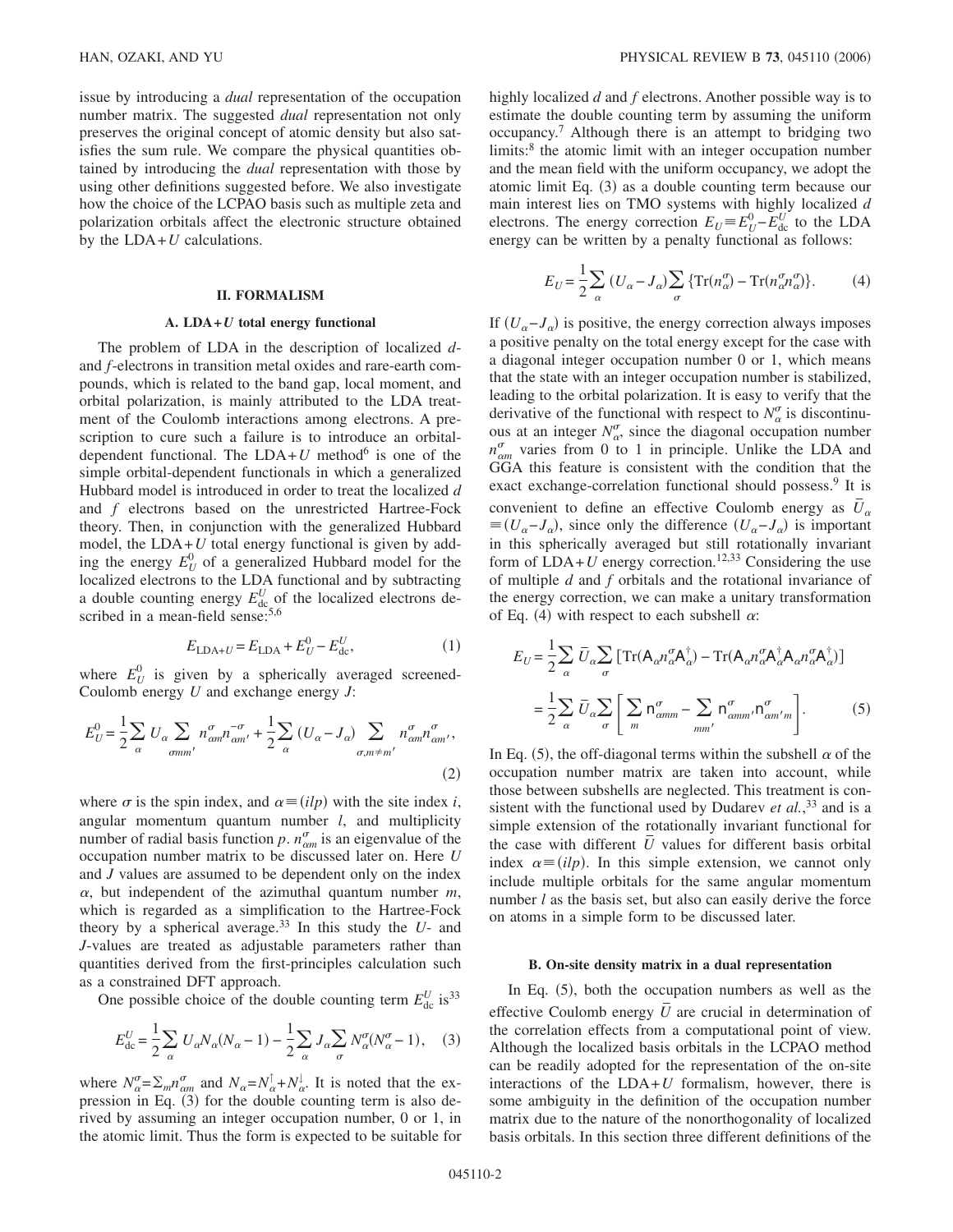occupation number matrix are compared and discussed in the perspective of the sum rule to be satisfied in a physical sense. In general, the on-site occupation number matrix  $n_{\alpha}^{\sigma}$  for the orbital  $\alpha$  at the site  $i$  can be calculated from the density matrix  $\hat{\rho}$  of the system by

$$
\mathsf{n}^{\sigma}_{\alpha m m'} = \langle \alpha m \sigma | \hat{\rho} | \alpha m' \sigma \rangle. \tag{6}
$$

Alternatively, the matrix element  $n_{\text{comm}}^{\sigma}$  can be rewritten by introducing a local projection operator  $\hat{P}^{\sigma}_{\text{comm}}$  $= |\alpha m' \sigma\rangle\langle \alpha m \sigma|$  for the  $(m, m')$ -th element of the occupation number matrix  $n_{\alpha}^{\sigma}$ ,

$$
n^{\sigma}_{\text{amm}'} = \text{Tr}(\hat{\rho}\hat{P}^{\sigma}_{\text{amm}'}). \tag{7}
$$

Then, within the Kohn-Sham (KS) formalism, we can evaluate the occupation number matrix  $n_{\text{amm}}^{\sigma}$  by

$$
\mathsf{n}^{\sigma}_{\alpha m m'} = \sum_{\mathbf{k}\nu} f(\epsilon^{\sigma}_{\mathbf{k}\nu}) \langle \Psi^{\sigma}_{\mathbf{k}\nu} | \hat{P}^{\sigma}_{\alpha m m'} | \Psi^{\sigma}_{\mathbf{k}\nu} \rangle, \tag{8}
$$

where  $f(\epsilon)$  represents the Fermi-Dirac distribution function;  $\Psi_{\mathbf{k}\nu}^{\sigma}$  and  $\epsilon_{\mathbf{k}\nu}^{\sigma}$  are the KS eigenvector and eigenvalue for the momentum **k**, band index  $\nu$ , and spin index  $\sigma$ , respectively, and the summation over **k** implies the **k**-space integration over the first Brillouin zone.

For the case of nonorthogonal basis orbitals, however, different sets of the occupation number matrices are expected to emerge from different choices of the local projection operators. First, we can think of two obvious choices of the local projectors:

$$
\hat{P}^{\sigma}_{\alpha m m'}(on-site) = |\widetilde{\alpha m'}\sigma\rangle\langle\widetilde{\alpha m}\sigma|, \qquad (9)
$$

$$
\hat{P}_{\alpha m m'}^{\sigma}(\text{full}) = |\alpha m' \sigma\rangle \langle \alpha m \sigma|, \qquad (10)
$$

which are called as *on-site* and *full* local projectors, respectively. For the on-site projection, a dual orbital  $|\widetilde{am\sigma}\rangle$  of the original nonorthogonal basis orbital  $\ket{am\sigma}$  is defined as

$$
|\widetilde{\alpha m\sigma}\rangle = \sum_{\alpha'm'} S^{-1}_{\alpha m,\alpha'm'} |\alpha'm'\sigma\rangle, \qquad (11)
$$

so that the overlap matrix between nonorthogonal basis orbitals and the dual orbitals satisfy the following biorthogonal relation:

$$
\langle \widetilde{\alpha m \sigma} | \alpha' m' \sigma' \rangle = \delta_{\alpha m \sigma, \alpha' m' \sigma'}.
$$
 (12)

For the use of the *on-site* and *full* local projectors, the corresponding occupation number matrices are given by

(i) on-site

$$
n^{\sigma}_{\alpha m m'} = \rho^{\sigma}_{\alpha m, \alpha m'}, \tag{13}
$$

(ii) full

$$
n^{\sigma}_{\alpha m m'} = \sum_{\beta n, \beta' n'} \rho^{\sigma}_{\beta n, \beta n'} S_{\beta n, \alpha m} S_{\alpha m', \beta' n'}.
$$
 (14)

The density matrix element  $\rho_{\beta n,\beta' n'}^{\sigma}$  can be evaluated by

$$
PHYSICAL REVIEW B 73, 045110 (2006)
$$

$$
\rho_{\beta n, \beta' n'}^{\sigma} = \langle \widetilde{\beta n \sigma} | \hat{\rho} | \widetilde{\beta' n'} \sigma \rangle = \sum_{k\nu} f_{k\nu}^{\sigma} c_{k\nu, \beta n}^{\sigma} c_{k\nu, \beta' n'}^* , \quad (15)
$$

where  $c_{\mathbf{k}\nu,\beta'n'}^{\sigma} = \langle \beta'\tilde{n'}\sigma \rangle \Psi_{\mathbf{k}\nu}^{\sigma} \rangle$  is the LCPAO coefficient. If the overlap integrals between the basis orbitals are negligible, that is,  $S_{\alpha m, \beta n} \approx \delta_{\alpha \beta} \delta_{mn}$ , then the occupation number matrix for the full local projector becomes equal to the density matrix or the "on-site" occupation matrix for each subshell  $\alpha$ . Since, however, the overlap integrals cannot be neglected for the nonorthogonal basis, the choice of the local projectors will affect the occupation number matrix. The *on-site*<sup>31</sup> and *full*<sup>32</sup> occupation number matrices have been used in the previous implementations of LDA+*U* methods based on the nonorthogonal LCAO basis.34 While the *full* version of the occupation number matrix takes care of the full wavefunction overlaps between the atoms containing localized 3*d*-or 4*f*-orbitals and their neighbors, the *on-site* version totally neglect them. The *on-site* version of the occupation number matrix has been implemented by Eschrig and coworkers into the full-potential local-orbital code and applied to planar cuprate systems,31 and the *full* version was used by Pickett and co-workers for the estimation of *U*-value from local-orbital based density functional calculations.<sup>32</sup> However, as Pickett and co-workers have pointed out, the occupation number matrix defined by either the *full* or *on-site* projectors does not satisfy the sum rule, i.e., the trace of the occupation number matrices do not take account of the total number of electrons.32

Now let us introduce a new definition of the local projector and the corresponding occupation number matrix, socalled a "*dual*" representation:

$$
\hat{P}_{\alpha mm'}^{\sigma}(\text{dual}) = \frac{1}{2} (|\widetilde{\alpha m'}\sigma\rangle\langle \alpha m\sigma| + |\alpha m'\sigma\rangle\langle \widetilde{\alpha m\sigma}|), \quad (16)
$$

$$
n^{\sigma}_{\alpha m m'} = \frac{1}{2} \sum_{\beta n} \left( \rho^{\sigma}_{\alpha m, \beta n} S_{\beta n, \alpha m'} + S_{\alpha m, \beta n} \rho^{\sigma}_{\beta n, \alpha m'} \right). \tag{17}
$$

The *dual* version of the occupation number matrix takes the intermediate form of the *full* and *on-site* versions. The symmetrization in the projector defined by Eq. (16) is employed in order to make sure that the resultant effective nonlocal potential becomes Hermitian. More importantly it is noted that the *dual* occupation number satisfies the sum rule exactly:

$$
\sum_{\alpha\sigma} \operatorname{Tr}(\mathsf{n}_{\alpha}^{\sigma}) = \frac{1}{2} \sum_{\alpha\sigma} \left\{ \operatorname{Tr}(\rho^{\sigma} \mathsf{S}) + \operatorname{Tr}(\mathsf{S} \rho^{\sigma}) \right\}
$$

$$
= N_{\text{ele}}, \tag{18}
$$

where  $n_{\alpha}^{\sigma}$ ,  $\rho^{\sigma}$ , and S represent the matrix form of  $n_{\alpha mm}^{\sigma}$ ,  $\rho_{\alpha m, \beta n'}^{\sigma}$ , and  $S_{\beta n, \alpha m'}$ , respectively. Indeed, in the dual formulation, the occupation number matrix is treated consistently in the same way as in the Mulliken population analysis.<sup>35</sup> Though, within the LCAO formalism, there has been no satisfactory way of defining the atomic density from the point of the sum rule. Contrary to the *on-site* and *full* cases, the *dual* representation can provide a proper way of counting the occupation number for the nonorthogonal basis. The same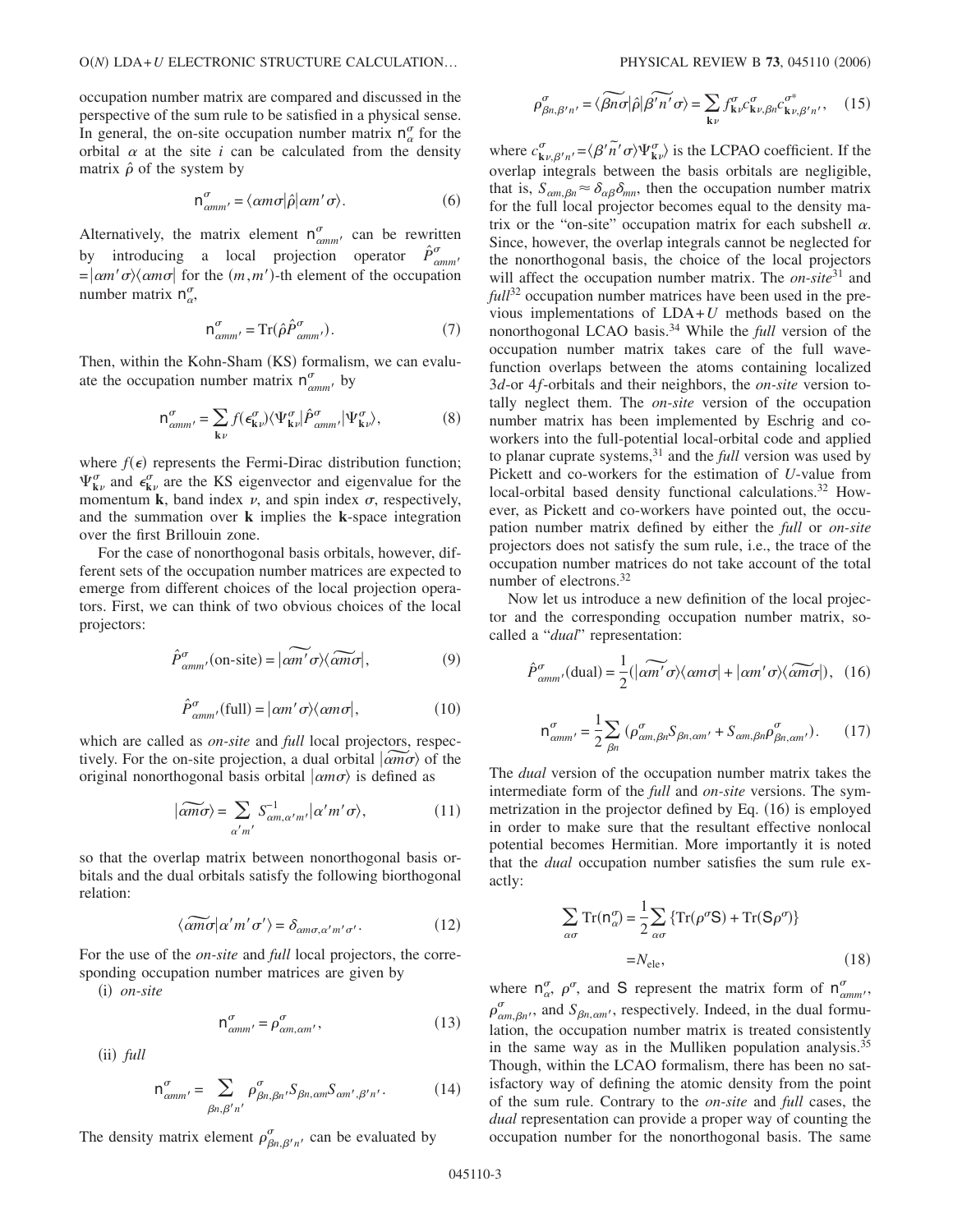concern remains for the case of the LMTO formulation of  $LDA+U$ . In the atomic sphere approximation (ASA), which is often used in LMTO, called as LMTO-ASA, a rather artificial cutoff is required for the description of wave-function tails outside the muffin-tin sphere,<sup>36</sup> but the treatments of the overlaps between neighbors is not clearly specified.

## **C. Effective potential and force**

The effective potentials and forces on atoms have contributions from the  $LDA+U$  correction energy in Eq. (5). The derivative of the correction energy of Eq.  $(5)$  with respect to the LCAO coefficient  $c_{\nu,m}^{\sigma,*}$  is given by

$$
\frac{\partial E_U}{\partial c_{\nu,\beta n}^{\sigma,*}} = \sum_{\text{comm}'} v_{U,\text{comm}}^{\sigma} \frac{\partial n_{\text{amm}'}^{\sigma}}{\partial c_{\nu,\beta n}^{\sigma,*}} \tag{19}
$$

with  $v_{U, \text{comm}}^{\sigma} = U_{\alpha} (1/2 \delta_{mm'} - n_{\text{comm}}^{\sigma})$ . The derivative of  $n_{\text{comm}}^{\sigma}$ with respect to  $c_{\mathbf{k}\nu,\beta n}^{\sigma,*}$  depends on the *on-site*, *full*, and *dual* formulations. From Eqs.  $(13)$ ,  $(14)$ , and  $(17)$  we obtain a simple expression of the effective nonlocal potentials in terms of the local projectors:

$$
\hat{\upsilon}^{\sigma}_{U} = \sum_{\text{comm'}} \upsilon^{U,\sigma}_{\text{amm'}} \hat{P}^{\sigma}_{\text{amm'}}(R), \qquad (20)
$$

where *R*=*on*-*site*, *full*, or *dual*. Here it is noted that the local projector  $\hat{P}^{\sigma}_{\text{comm}'}(R)$  of the effective potential  $\hat{v}^{\sigma}_{U}$  is independent of the choice of the double counting term, where  $\hat{v}_U^{\sigma}$ may change but  $\hat{P}^{\sigma}_{\text{comm}'}(R)$  remains unchanged even if we adopt a different mean field form instead of the fully localized limit discussed in Eq. (3).

It is obvious that the *full*- and *on-site* effective potentials are Hermitian. Further it can be easily verified that the *dual*effective potential is also Hermitian due to the symmetrized form of the projector of Eq.  $(16)$ :

$$
\langle \beta n \sigma | \hat{v}_U^{\sigma} | \beta' n' \sigma \rangle
$$
  
=  $\frac{1}{2} \sum_{m'} v_{U, \beta n m'}^{\sigma} S_{\beta m', \beta' n'} + \frac{1}{2} \sum_{m} S_{\beta n, \beta' m} v_{U, \beta' m n'}^{\sigma}$   
=  $\langle \beta' n' \sigma | \hat{v}_U^{\sigma} | \beta n \sigma \rangle$ . (21)

Similarly the contribution of the correction energy of Eq.  $(5)$ to the force on the *k*th atom can be evaluated by

$$
\frac{\partial E_U}{\partial \mathbf{R}_k} = \sum_{\sigma, \text{comm'}} \frac{\partial E_U}{\partial \mathbf{n}_{\text{comm'}}^{\sigma}} \frac{\partial \mathbf{n}_{\text{amm'}}^{\sigma}}{\partial \mathbf{R}_k}
$$
\n
$$
= \sum_{\sigma, \text{comm'}} v_{U, \text{comm'}}^{\sigma} \frac{\partial \mathbf{n}_{\text{amm'}}^{\sigma}}{\partial \mathbf{R}_k}
$$
\n
$$
= \sum_{\mathbf{k}\sigma\nu} f_{\mathbf{k}\nu} \sum_{\beta n, \beta' n'} \left\{ \frac{\partial c_{\mathbf{k}\nu, \beta n}^{\sigma}}{\partial \mathbf{R}_k} \langle \beta n \sigma | \hat{v}_U^{\sigma} | \beta' n' \sigma \rangle c_{\mathbf{k}\nu, \beta' n'}^{\sigma} \right.
$$
\n
$$
+ c_{\mathbf{k}\nu, \beta n}^{\sigma, *} \langle \beta n \sigma | \hat{v}_U^{\sigma} | \beta' n' \sigma \rangle \frac{\partial c_{\mathbf{k}\nu, \beta' n'}^{\sigma}}{\partial \mathbf{R}_k}
$$

$$
+c_{\mathbf{k}\nu,\beta n}^{\sigma,*}c_{\mathbf{k}\nu,\beta' n'}^{\sigma'}\frac{\partial\langle\beta n\sigma|\hat{v}_U^{\sigma}|\beta'n'\sigma\rangle}{\partial \mathbf{R}_k}\Bigg\}.
$$
 (22)

Considering  $\hat{H}_{\mathbf{k}}c_{\mathbf{k}\nu} = \epsilon_{\nu}\hat{S}_{\mathbf{k}}c_{\mathbf{k}\nu}$  and  $\hat{C}_{\mathbf{k}}^{\dagger}\hat{S}_{\mathbf{k}}\hat{C}_{\mathbf{k}} = \hat{\mathbf{l}}$ , the first and second terms in Eq. (22) can be transformed into the derivative of the overlap matrix. In the third term of Eq. (22) the differentiation of the overlap matrix is required, since the expression of  $n_{\alpha}^{\sigma}$  excludes  $v_U$ . Also, it is noted that in the *on site* represention no modification is required in the evaluation of force compared to the LDA case due to the disappearance of the third term.

#### **D. Computational details**

We carried out electronic structure calculations for the periodic unit cell of transition metal mono-oxide systems based on the density-functional theory (DFT) within local spin-density approximation  $(LSDA)^{37}$  and  $LDA+U$  by employing a linear-combination-of-localized-pseudo-atomic orbitals (LCPAO) method.<sup>26</sup> We used  $6 \times 6 \times 6$  *k*-points and the Ceperley-Alder exchange-correlation energy functional as parameterized by Perdew and Zunger.<sup>37</sup> Double valence orbitals were used as a basis set of oxygen, which are generated by a confinement potential scheme<sup>26</sup> with the cutoff radius of 4.5 a.u. For transition metal (TM) atoms we used double valence and polarization orbitals with the cutoff radius of 5.5 a.u. The effect of the different selections of the basis set for transition metal atoms especially within the  $LDA+U$  scheme is investigated and discussed in the next section. Troullier-Martins type pseudopotentials<sup>38</sup> with a partial core correction<sup>39</sup> were used to replace the deep core potentials by norm-conserving soft potentials in a factorized separable form with multiple projectors proposed by Blochl.40 In this pseudopotential generation, the semicore 3*p* electrons for TM atoms were included as valence electrons in order to take into account the contribution of the semicore states to the electronic structures. The real space grid techniques<sup>21</sup> were used with the energy cutoff of 160 Ry in numerical integrations and the solution of the Poisson equation using fast Fourier transformations (FFT). In addition, the projector expansion method was employed to accurately calculate three-center integrals associated with the deep neutral atom potential with  $L_{\text{max}}=6$  and  $N_{\text{rad}}=4.27$  All the DFT calculations were performed using our DFT code, OpenMX, which is designed for the realization of large-scale DFT calculations.41

#### **III. TRANSITION METAL MONO-OXIDES**

#### **A. Band gaps, magnetic moments, and band structures**

Table I lists the band gaps for a series of typical transition-metal mono-oxide bulk systems, i.e., MnO, FeO, CoO, and NiO, as calculated by employing LSDA and LDA+*U* based on the *dual* formalism. Similarly to the previous LDA LDA+*U* calculation results, the typical increase of the band gaps is observed for the finite *U¯* values. The magnitudes of the gaps and the effective *U* are well compared in a reasonable agreement with experimental results as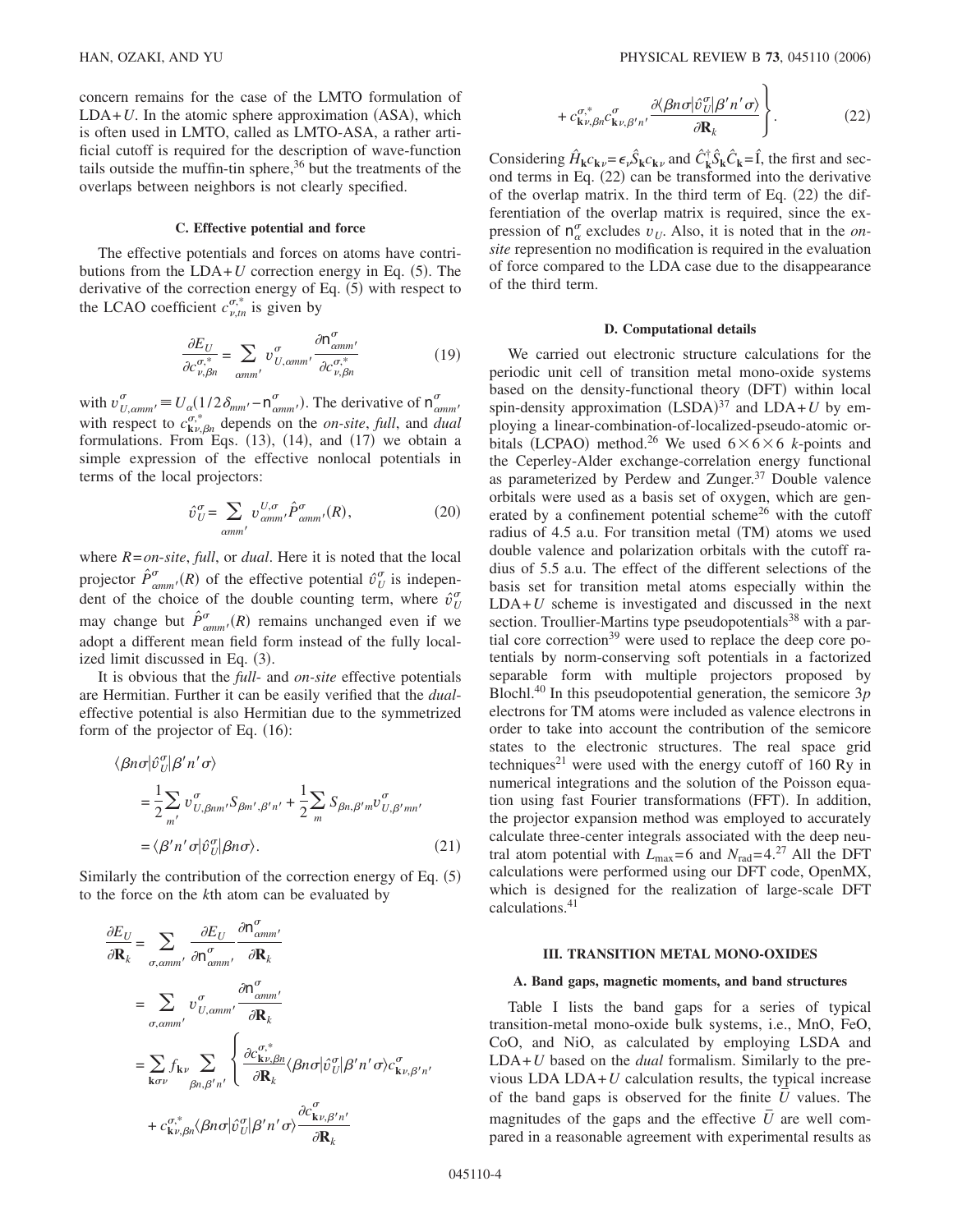TABLE I. Calculated band gaps of MnO, FeO, CoO, and NiO as a function of  $\bar{U}$  values. Here we use the dual representation for the description of the on-site density matrix.

| $U$ (eV)        | MnO                      | FeO              | CoO              | NiO                   |
|-----------------|--------------------------|------------------|------------------|-----------------------|
| 0               | 0.04                     | 0.00             | 0.00             | 0.36                  |
| $\mathfrak{D}$  | 1.68                     | 0.76             | 1.20             | 1.56                  |
| 4               | 2.12                     | 1.96             | 2.20             | 2.53                  |
| 6               | 4.21                     | 2.77             | 3.01             | 3.89                  |
| Calc. (LSDA)    | 0.8 <sup>a</sup>         | 0.0 <sup>a</sup> | 0.0 <sup>a</sup> | 0.2 <sup>a</sup>      |
| Calc. $(LDA+U)$ | $3.5^{b}$                | $3.2^{\circ}$    | 3.2 <sup>d</sup> | 3.1 <sup>e</sup>      |
| Expt.           | $3.6 - 3.8$ <sup>f</sup> | 2.4 <sup>g</sup> | 2.4 <sup>h</sup> | $4.0^{i}$ , $4.3^{j}$ |

a Reference 52.

<sup>b</sup>Reference 6;  $\overline{U}$  = 6.04 is used.

 $^{\circ}$ Reference 6;  $\bar{U}$ =5.91 is used.

<sup>d</sup>Reference 6:  $\overline{U}$  = 6.88 is used.

experience 6;  $\overline{U}$  = 7.05 is used.

f Reference 53.

gReference 54.

hReference 55.

i Reference 56.

j Reference 57.

well as the previous calculations. (See the references listed in Table I.) Since the effect of the  $\overline{U}$  values depends on the calculational methods in detail, however, the direct comparison of the results at a fixed value of  $\overline{U}$  may not be appropriate.

Table II illustrates the enhancement of the magnetic moments. As expected, the larger the  $\overline{U}$  values, the larger magnetic moments are obtained and the values are in good agreement with experiments and previous calculations as listed in Table II. The difference between the moments from Mulliken and Voronoi charge analysis will be discussed in the next section. Figure 1 demonstrates the change of the total density of states of bulk NiO as the on-site effective Coulomb interaction  $\overline{U}$  increases from 0 to 4 eV. By taking account of the



FIG. 1. (Color online) The effect of on-site Coulomb interaction in total density of states (DOS) of bulk NiO. (a) and (b) correspond to  $\bar{U}$ =0 and 4 eV, respectively. Fermi level is set to be zero (vertical dotted line).

on-site correlation effect, Ni-d bands below (above) the Fermi level are shifted to the lower (higher) energy level, resulting in a notable gap, and the *eg* bands of majority spin move down below to the  $t_{2g}$ . The calculated band structure is given in Fig. 2, which is well compared with previous calculations and experiments.29 The exchange interaction parameters between the nearest neighbor Ni sites,  $J_1$ , and the next nearest neighbors,  $J_2$ , have been estimated by using the total energy method<sup>42</sup>  $(\bar{U}=5 \text{ eV} \text{ used})$ . The obtained result,  $J_1$ = 1.8 meV and  $J_2$ =−16 meV, is in reasonable agreement with the previous calculations by LSDA-SIC  $(J_1=2.3$  and  $J_2$ =−12 meV), LSDA-SIC with empty spheres  $(J_1=1.8$  and  $J_2$ =−11 meV), LSDA ( $J_1$ =5.3 and  $J_2$ =−106 meV), and the experiment  $(J_1 = 1.4 \text{ and } J_2 = -19 \text{ meV})^{42}$  as well.

|                     | Mulliken |      |         | Voronoi |      |         |                                |
|---------------------|----------|------|---------|---------|------|---------|--------------------------------|
| $\overline{U}$ (eV) | Full     | Dual | On-site | Full    | Dual | On-site | Other group results            |
| $\boldsymbol{0}$    | 1.30     | 1.30 | 1.30    | 1.28    | 1.28 | 1.28    | 1.0 $(\bar{U}=0.0)^a$          |
| $\overline{2}$      | 1.48     | 1.54 | 1.59    | 1.46    | 1.51 | 1.55    |                                |
| $\overline{4}$      | 1.59     | 1.66 | 1.71    | 1.55    | 1.61 | 1.66    |                                |
| 6                   | 1.66     | 1.74 | 1.79    | 1.62    | 1.69 | 1.72    | 1.59 $(\bar{U} = 6.9)^b$       |
| Expt.               |          |      |         |         |      |         | $1.77^c$ , $1.64^d$ , $1.90^e$ |

TABLE II. Magnetic moment at the Ni site in  $\mu_B$  unit as a function of  $\bar{U}$  values and the definition of occupation number.

a Reference 52.

b Reference 6.

c Reference 58.

d Reference 59.

e Reference 60.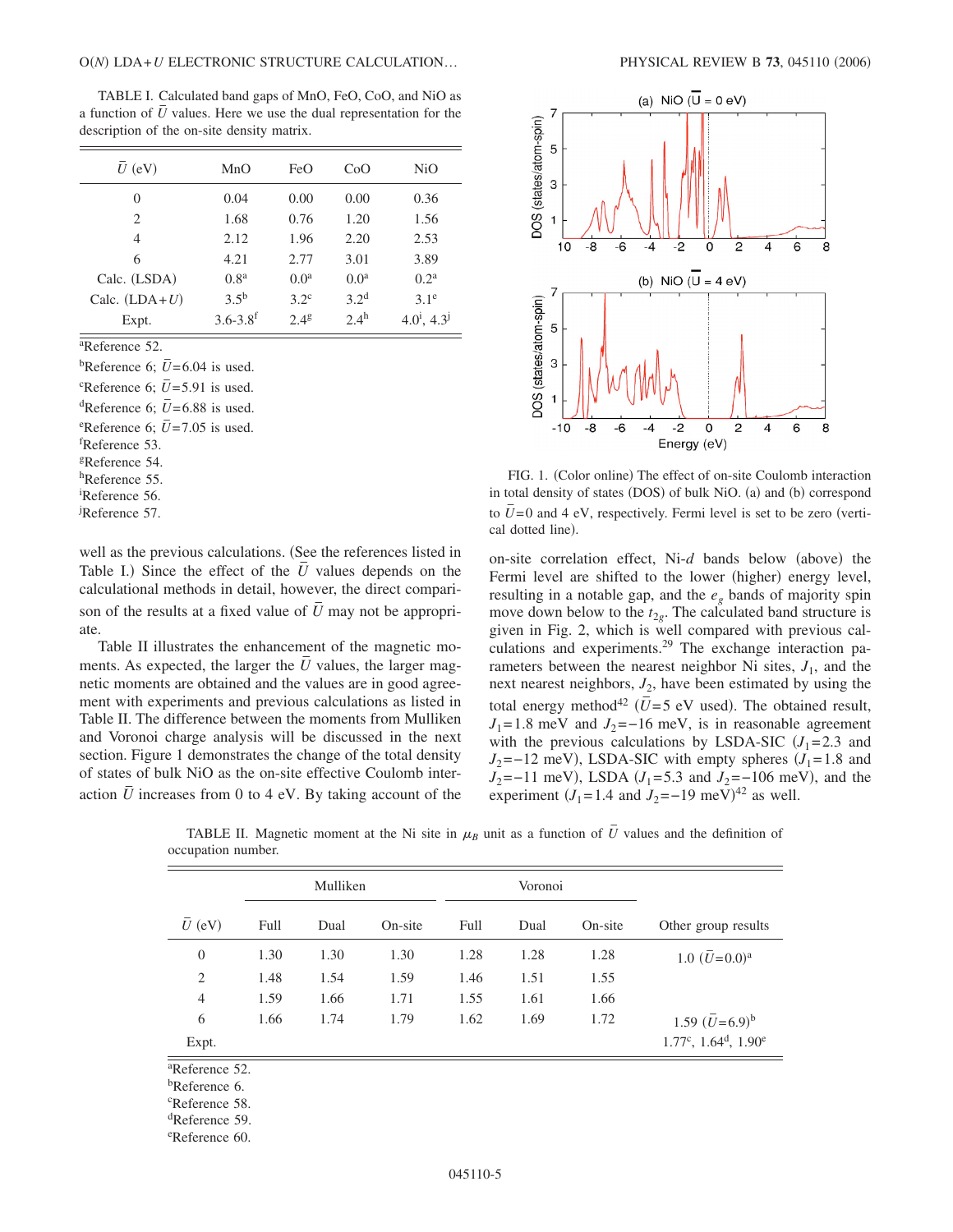

FIG. 2. (Color online) Band dispersion of NiO.  $\bar{U}$  = 4 eV is used. Fermi level is set to be zero (horizontal dotted line).

#### **B. Occupation number matrix**

In Sec. II B, we discussed the definitions of occupation number matrices in the formulation of LDA+*U* methods especially within the nonorthogonal LCAO formalism. Figure 3 shows the projected density-of-states (PDOS) of bulk NiO as obtained from the calculations with the use of the (a) *on-site*, (b) *dual*, and (c) *full* representations of the local projection operators in Eqs. (9), (16), and (10), respectively.

Apparent differences among the PDOS results of the Ni 3*d e<sub>g</sub>*-,  $t_{2g}$ -, and O 2*p*-states for the use of three different local projectors are the reduction of the band gap as the local projector changes from (a) on-site to (b) dual to (c) full representations. The similar trend is also seen in the magnetic moments of Table II; the *on-site* representation gives the larger magnetic moments than *dual* and *full*. When the *full* representation is used, the imposed value of  $\overline{U}$  on TM- $d$  orbitals is shared with surrounding orbitals, such as O-*p*, via the overlap matrix, and consequently we have an effectively smaller *U* value than the case of using the same *U* but with the *on-site* density. The results of the *dual* representation stay always in-between *full* and *on-site* for both the magnetic moment (Table II) and the PDOS results (Fig. 3). It is partly because the *dual* projector is defined as the intermediate form of  $full$  and  $on\text{-}site$  [see Eqs.  $(9)$ ,  $(10)$ , and  $(16)$ ]. Overall features of the PDOS of bulk NiO presented in Fig. 3 are consistent with the previous results obtained by the LDA  $+ U^{6,28,29}$  and self-consistent GW (SCGW) methods.<sup>43</sup>

Apart from the change of band gaps, one can observe that there are subtle changes of the PDOS weights near the Fermi



FIG. 3. (Color online) The dependence of projected DOS of bulk NiO on the representation of local projector: (a) on-site, (b) dual, and (c) full. Dotted (blue) and dashed (green) lines represent Ni  $e_g$  and  $t_{2g}$  states, respectively, and solid (red) lines correspond to O 2*p*. Upper and lower panels correspond to the up- and down-spin, respectively.  $\overline{U}$  = 4 eV is used. Fermi level is set to be zero (vertical dotted line).

level. While there is almost no change in the relative weight distribution of O 2*p* PDOS, the PDOS weight of Ni *eg*-states just below the gap becomes enhanced significantly and the  $t_{2g}$ -state becomes shifted toward the lower energy, as the orbital overlap is more effective for the  $dp\sigma$  hybridizations than the  $dp\pi$  ones in the *dual* and *full* representations. Thus it is concluded that the choice of the local projection operators, *on-site*, *dual*, or *full*, affects the electronic structure due to their different treatments of the TM-3*d* and O-2*p* hybridizations. Although the general features of LDA+*U* are kept in all three representations, the use of *dual* representation is possibly important in some critical situation owing to the oversimplification in *on-site* description.

In the use of nonorthogonal LCAO based methods there still remains an issue regarding the local charge analysis due to some ambiguity in the determination of on-site atomic charges. Because of the intersite overlap of orbitals, the contribution of the nonzero overlap terms to the on-site density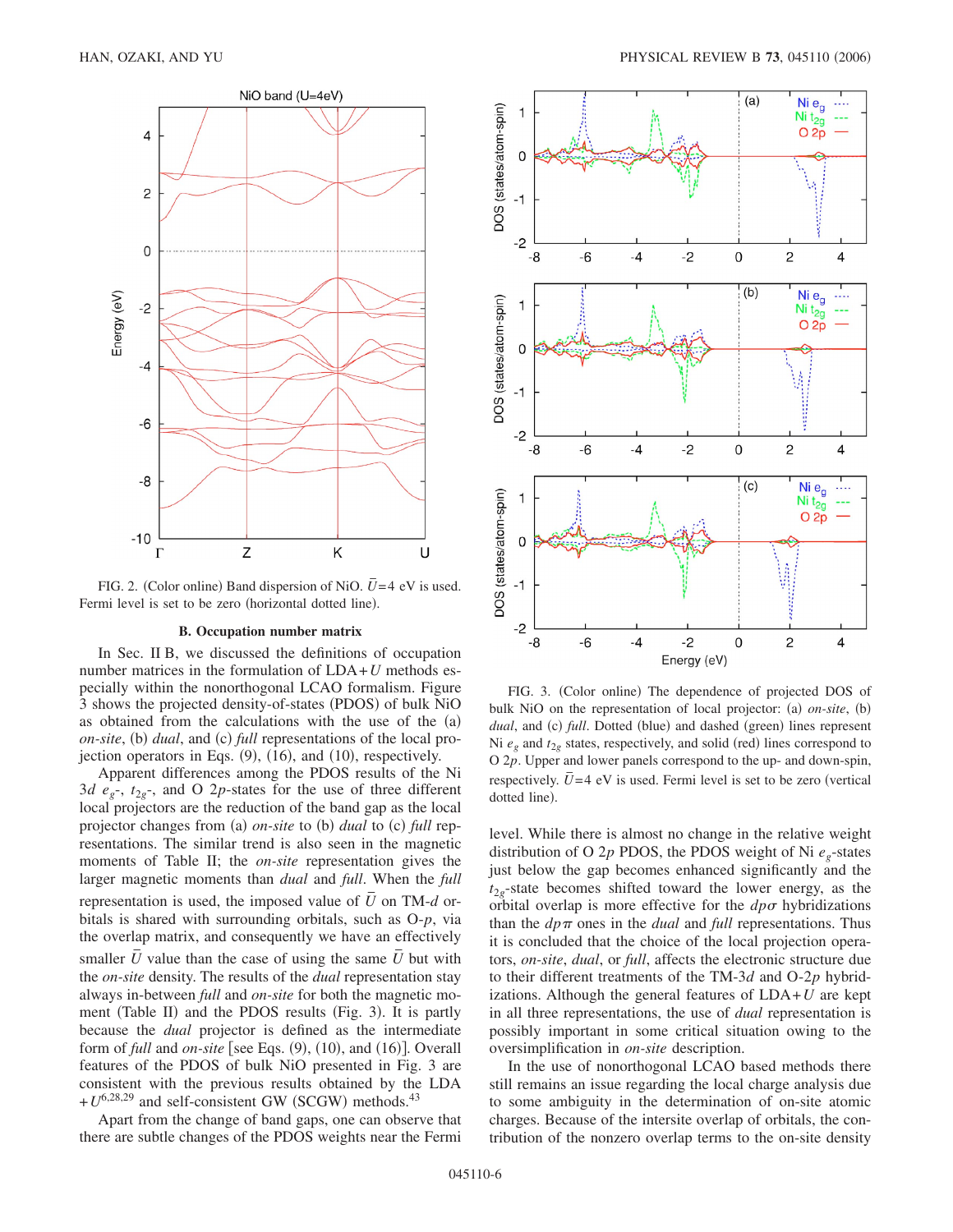needs to be decomposed into either the site *i* or the site *j*. The Mulliken charge analysis may be one of the most popular methods<sup>35</sup> in which a half of the overlap term is assigned to the *i*-site and the other half to the *j*-site. However, the Mulliken analysis is still somehow artificial in the treatments of wave function and charge as well. Although there has been no legitimate way to resolve the ambiguity, one can try a popular method based on the real space partitioning such as the Voronoi method.<sup>44</sup>

In fact a real space partition method such as Voronoi analysis can provide information supplementary to the Mulliken analysis. The estimation of the on-site magnetic moment depends on the way of on-site charge analysis. In Table II, we compare the results of both Mulliken and Voronoi charge analysis. Though the Mulliken analysis tends to give large magnetic moments compared to that of Voronoi, both results are rather reasonable when compared to previous studies. However, it is observed that, when the multiple orbitals are used for calculation, the Mulliken method tends to overestimate the magnetic moment, which is attributed to the longer tails of the multiple orbital basis for both TM and O. Therefore one has to be cautious in the on-site charge or magnetic moment analysis when multiple orbitals are employed for the description of *d*-orbitals. It is noted that the charge analysis in LMTO-ASA is similar to the Voronoi method rather than the Mulliken one in the sense that the Muffin-tin sphere is used.

#### **C. Choice of the local pseudoatomic orbital (PAO) basis**

Often the multiple-zeta and polarization orbitals are adopted in the LCAO-based calculations, $2^{1,45}$  but it is not clear how the  $LDA+U$  calculation will be affected by the use of the multiple-zeta and polarization orbitals. The DOS of NiO calculated by using three different orbital configurations are shown in Fig. 4 where the label  $dm(\bar{U}_1, \ldots, \bar{U}_m)$  *fn* $(\bar{U}_1, \ldots, \bar{U}_n)$  means that the *mth d*-orbital has the  $\overline{U}$  value of  $\overline{U}_m$  and *n*th *f*-orbital  $\overline{U}_n$ . For example, *d*2(4,2)*f*1(2) denotes that for the first *d*-orbitals  $\overline{U}$  =4 eV is used and the second  $d$ - and  $f$ -orbital,  $\overline{U}$ =2 eV is used. The result demonstrates that the calculated electronic structure remains robust, not being affected much by the use of additional multiple-zeta and polarization orbitals except a slight modification of the valence band structure. It should be mentioned that the  $\bar{U}$  value imposed on the multiple zeta and the polarization orbital is not predetermined.

## **D. Numerical robustness**

As for the numerical aspect, the robustness such as convergence in the self-consistency iterations depends on the definition of the occupation number matrix discussed in Sec. II. From the calculations with three different definitions of the local projectors and the *U* values, the convergence rate of the *on-site* case turns out to be slower than the others. Its slow convergence is attributed to the neglect of the overlap matrix in its definition. In the LCPAO formulation, the KS eigenfunctions corresponding to the on-site *d*-orbitals are modulated by the orbitals of neighboring sites through the



FIG. 4. (Color online) Projected DOS of NiO where the different basis orbitals are used: (a) single zeta orbital for Ni-3*d*, (b) double zeta and (c) double zeta plus polarization. Dotted (blue) and solid (red) lines represent Ni and O states, respectively. Fermi level is set to be zero (vertical dotted line).

orbital overlaps. Thus, in principle, the orbitals of neighboring sites should be affected by the effective  $\bar{U}$  potential imposed on the *d*-states. Although there is a substantial contribution of the orbitals of neighboring sites to the on-site *d*-states, however, the effective  $\overline{U}$  is imposed only on the *d*-orbitals due to the neglect of the overlap in the *on-site* representation. The difficulty arising from the neglect of the overlap becomes more serious as the the effective  $\bar{U}$  value increases. It is observed that when the very large  $\bar{U}$  value is used, the electronic structure of the NiO bulk switches over to an unphysical state exhibiting a quite large charge transfer between Ni and O orbitals. On the other hand, in the other definitions, *full* and *dual*, such an unstable behavior has not been observed even for the large  $\overline{U}$  values.

### **E. Enhancement of orbital polarization**

The LDA+*U* functional can possess multiple local minima due to the degrees of freedom in the configuration space of degenerate orbitals. Since the self-consistent (SC) electronic structure obtained by the LDA+*U* method can depend on the initial occupancy ratio in the SC calculation, we propose a way of obtaining an orbitally polarized state with a lower energy than that of the nonorbital-polarization state. If degenerate orbital states are occupied with nearly the same occupancy ratio at the first stage of SC steps, it often con-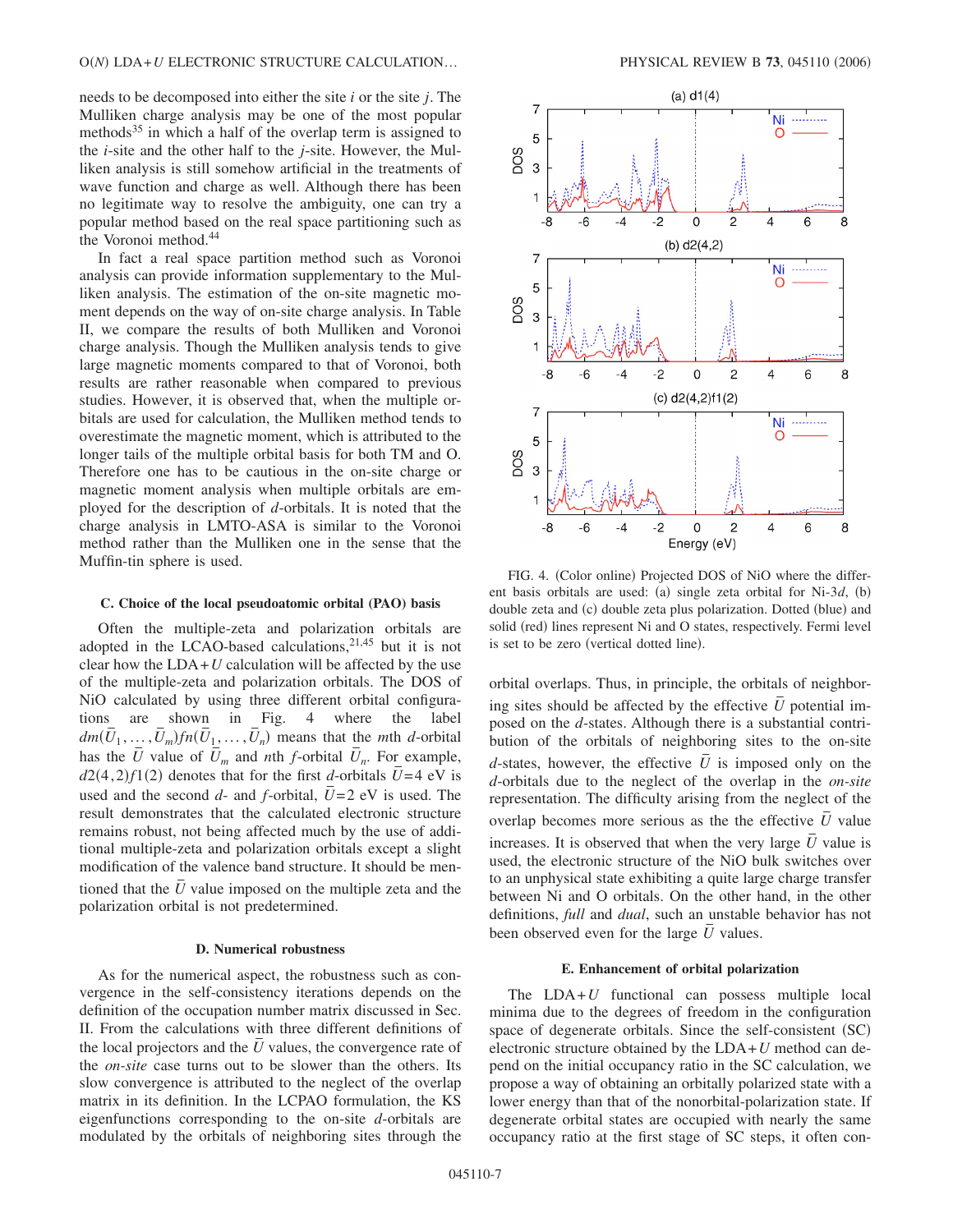

FIG. 5. (Color online) Total DOS of CoO calculated with and without orbital polarization.  $\overline{U}$  = 4 eV is used. Fermi level is set to be zero (vertical dotted line).

verges into a local minimum without any orbital polarization after the SC iteration. On the other hand, it is often more likely that an uneven occupation of degenerate orbitals, i.e., orbital polarization, occurs due to the orbital dependent funtional. As an example of such multiple minima situation in the energy functional, we can consider the cobalt monoxide (CoO) bulk, in which the *d*-states of the cobalt atom are split to  $t_{2g}$ - and  $e_g$ -states; the five of seven *d*-electrons occupy the  $t_{2g}$ - and  $e_g$ -states of the majority spin, and the remaining two *d*-electrons occupy the  $t_{2g}$ -states of the minority spin. In this case, the ground state configuration may depend on the initial occupancy ratios for the  $t_{2g}$ -states of the minority spin. When the initial occupancy ratios are chosen to be uniform, the SC iteration leads to the nonorbital polarized state unless any explicit nonuniform distribution of the initial occupancy is introduced, as shown in Fig.  $5(a)$  of the nonorbital polarized of the bulk CoO. Even though the orbital polarization solution can be achieved in the presence of the symmetry break term in the Hamiltonian such as spin-orbit couplings and Jahn-Teller distortions,<sup>46</sup> however, the practical solution with orbital polarization in practice requires some sort of acceleration scheme to overcome the energy barrier in configurational space and to access the *lower* energy minimum of the LDA+*U* function.

In order to explore such a degree of freedom for the orbital occupation, we developed a general algorithm which guarantees the orbital polarization<sup>47</sup> when it is required. To do this, we propose an occupation redistribution scheme as follows:

diagonalize 
$$
n_{\text{cm}}^{\sigma} = [\mathbf{A}_{\alpha}^{\dagger} \mathbf{n}_{\alpha}^{\sigma} \mathbf{A}_{\alpha}]_{mm}
$$
  
\n $n_{\text{cm}}^{\sigma}$ : ascending order (23)  
\nsummation  $D = \sum_{m=-l}^{l} n_{\text{cm}}^{\sigma}$   
\nredistribution  $n_{l}^{\prime} = 1$ ,  
\n $n_{l-1}^{\prime} = 1$ ,  
\n...,  
\n $n_{m}^{\prime} = D - (l - m)$ ,  
\n $n_{m-1}^{\prime} = 0$ ,

$$
\cdots \qquad \qquad (25)
$$

where 
$$
D = \sum_{m} n'_{m}
$$
 (26)

back transform 
$$
n'_{\alpha} = A_{\alpha} [n'^{\sigma}_{m} \delta_{mm'}] A_{\alpha}^{\dagger}.
$$
 (27)

After diagonalizing each subshell matrix consisting of occupation numbers, we introduce a polarized occupation redistribution given by Eq.  $(25)$  to induce an orbital polarization explicitly, while keeping Eq. (26). Then, through a back transformation of Eq. (27), an occupation matrix for each subshell with an orbital polarization can be obtained. The proposed scheme can be applicable to general cases: any crystal field, any number of electrons in the subshell, and any orbitals  $(p, d, f)$ . Once the occupation redistribution step is applied during the first few SC steps only, then no more redistribution steps are required during the subsequent SC steps. Therefore, after the SC iterations, the final results of occupation number distribution should settle on its minimum energy configuration. Even in the case of strong orbital polarization, in principle, the SC method should give a correct ground state, but in practice there may exist a possibility of being trapped in a local minimum. The orbital polarization scheme which we suggested here is a method for assuring the ground state even in a situation where several orbital configurations are almost degenerate. By the comparison of total energies the local trap issue can be resolved.

The total DOS of CoO bulk obtained by this proposed scheme is shown in Fig.  $5(b)$ . From the comparison of Figs.  $5(a)$  and  $5(b)$ , it is shown that this proposed scheme induces the band gap due to the orbital polarization. In addition, the total energy of the orbital polarization state given by Fig. 5(b) is 1.5 eV/unit-cell lower than that of the nonorbital polarization state of Fig.  $5(a)$ , which demonstrates that the occupation redistribution scheme works effectively in search of the lower energy ground state.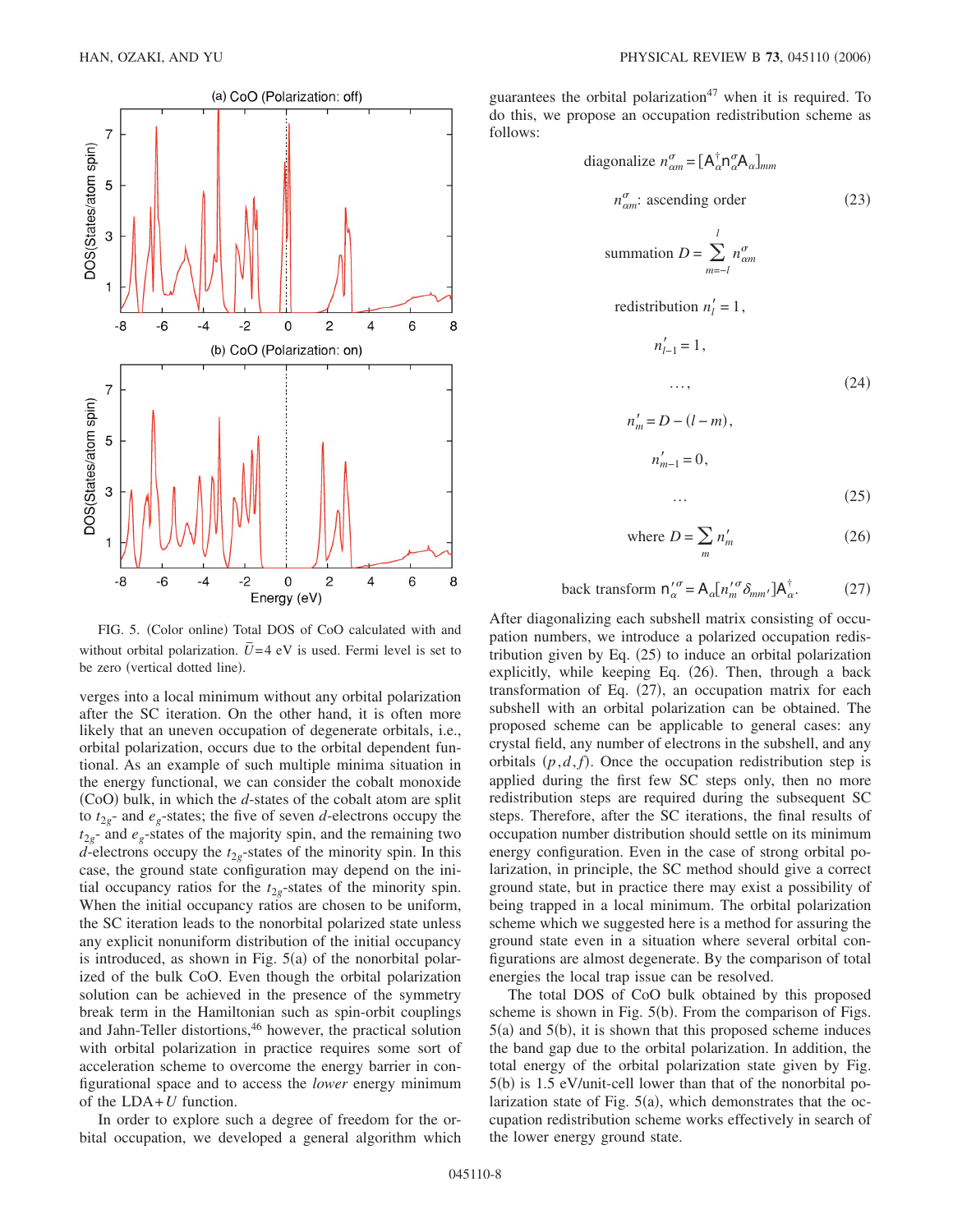

FIG. 6. (Color online) The residual norm of charge density in log*<sup>e</sup>* scale as a function of SC steps calculated by conventional band method and DC method.

#### **F. Linear-scaling LDA+***U*

The LCPAO method with the LDA+*U* aims at the electronic structure calculations of large-scale correlated systems. When this scheme is combined with a linear-scaling method, the so-called  $O(N)$  method, the applicability of the scheme can be significantly extended up to large systems more than thousands of atoms. As an illustration of the linear-scaling LDA+*U* calculation, we present a comparison between the conventional *k*-space method and a divideconquer (DC)  $O(N)$  method<sup>13,18</sup> with respect to the SC convergence of MnO bulk and the error in the total energy. Figure 6 shows a residual norm of the charge density in the reciprocal space as a function of SC steps. We see that the convergence rate of the DC method is comparable to that of the conventional *k*-space method. The difference in the total energy by the DC calculations compared to that by the k-space method was less than 0.0029 (Hartree/atom). Although a primitive cell including four atoms was used in the calculations, the DC method becomes more efficient when the number of atoms in the unit cell exceeds the crossing point  $N_{\text{cross}}$  at which the computational time by the *k*-space and DC methods intersect with each other. The crossing point  $N_{\text{cross}}$  can be estimated by  $N_c^{3/2}$ , where  $N_c$  is the number of atoms in the cluster used in the DC method, $^{18}$  and it is estimated as  $69^{3/2} = 573$  in this case. Therefore the illustration clearly suggests that, along with this line, our scheme could provide an efficient method of achieving linear-scaling LDA+*U* calculations of large-scale strong correlated systems.

# **IV. APPLICATION TO**  $(NiO)_{m}/(CoO)_{n}$  **MULTILAYER**

Due to the recent progress in the materials deposition technique, intriguing magnetic property appearing at the interface has been vitally studied. One of those systems is the Mott insulator interface such as  $(LaTiO<sub>3</sub>)/(SrTiO<sub>3</sub>)$  (Ref. 48) and  $(NiO)<sub>m</sub>$  /(CoO)<sub>n</sub> interface.<sup>49</sup> For example, Borchers *et al.*<sup>49</sup> performed the neutron diffraction and heat capacity measurements of NiO/CoO superlattice along the [111] di-



FIG. 7. (Color online) Schematic drawing of magnetic structure of a NiO-CoO multilayer calculated in this study and their total energy: eight layers for NiO and seven for CoO. In AFM ordered structures (blue), FM ordering (red) is placed in the Co (a), Ni (b) layers and at the interface (c), respectively.

rection to understand the exchange coupling and the magnetic proximity effect at the interface. The transition temperature of the superlattice is observed to be in between that of bulk NiO and CoO, and the antiferromagetic order in CoO survives through several layers from the interface even above the Neel temperature of CoO.<sup>49</sup>

As a step toward a large scale application of LDA+*U* methods, we carried out electronic structure calculations for the  $(NiO)<sub>m</sub>$ /(CoO)<sub>n</sub> superlattice structures of [111] interface and the periodic unit cell by using our LDA+*U* method with the *dual* representation of the local projector and  $U=5$  eV. First,  $(NiO)<sub>m</sub>$  /(CoO)<sub>n</sub> superlattice structures with various values of  $m=n$  have been studied up to  $m=n=40$ , in which the total number of atoms per unit-cell is 160, the comparable size to the experimental ones.<sup>49</sup> Since the AFM ordering is not broken in this case, each layer of CoO and NiO remains independent and a little disturbance of the electronic and magnetic structure does appear at the interface. Ni and Co magnetic moments as well as the local band gap are almost equivalent to the bulk values.

An odd number of mono-oxide layers are, however, expected to frustrate the magnetic orderings and give rise to confined FM bilayers inside the AFM ordered superlattices. To understand the competition of magnetic interactions under frustrated spin configurations, we performed the  $caloutations<sup>50</sup>$  for three different FM bilayer configurations: (i) FM bilayer inside the CoO layers [Fig.  $7(a)$ ], (ii) FM bilayer inside the NiO layers [Fig. 7(b)], and (iii) FM bilayer at the NiO-CoO interface [Fig.  $7(c)$ ], and examined the stability of those magnetic structures. It is found that the FM bilayer tends to favor energetically the localization of the FM ordered bilayers within the  $(C<sub>oo</sub>)<sub>n</sub>$  layers, which still remains insulating. The result is consistent with the fact that the AFM coupling of CoO is weaker than that of NiO. $49$  As shown in Fig. 7, the configuration (a) has a lower total energy than that of  $(b)$  and  $(c)$  by 5.5 and 46.3 meV, respectively. The relative coulping strength of AFM can be estimated from the total energies of bulk AFM and FM phases. The total energy difference of  $E_{tot}$ (FM)  $-E_{tot}$ (AFM) for CoO and NiO gives about 196 and 348 meV, respectively, and the values are in reasonable agreement with the previous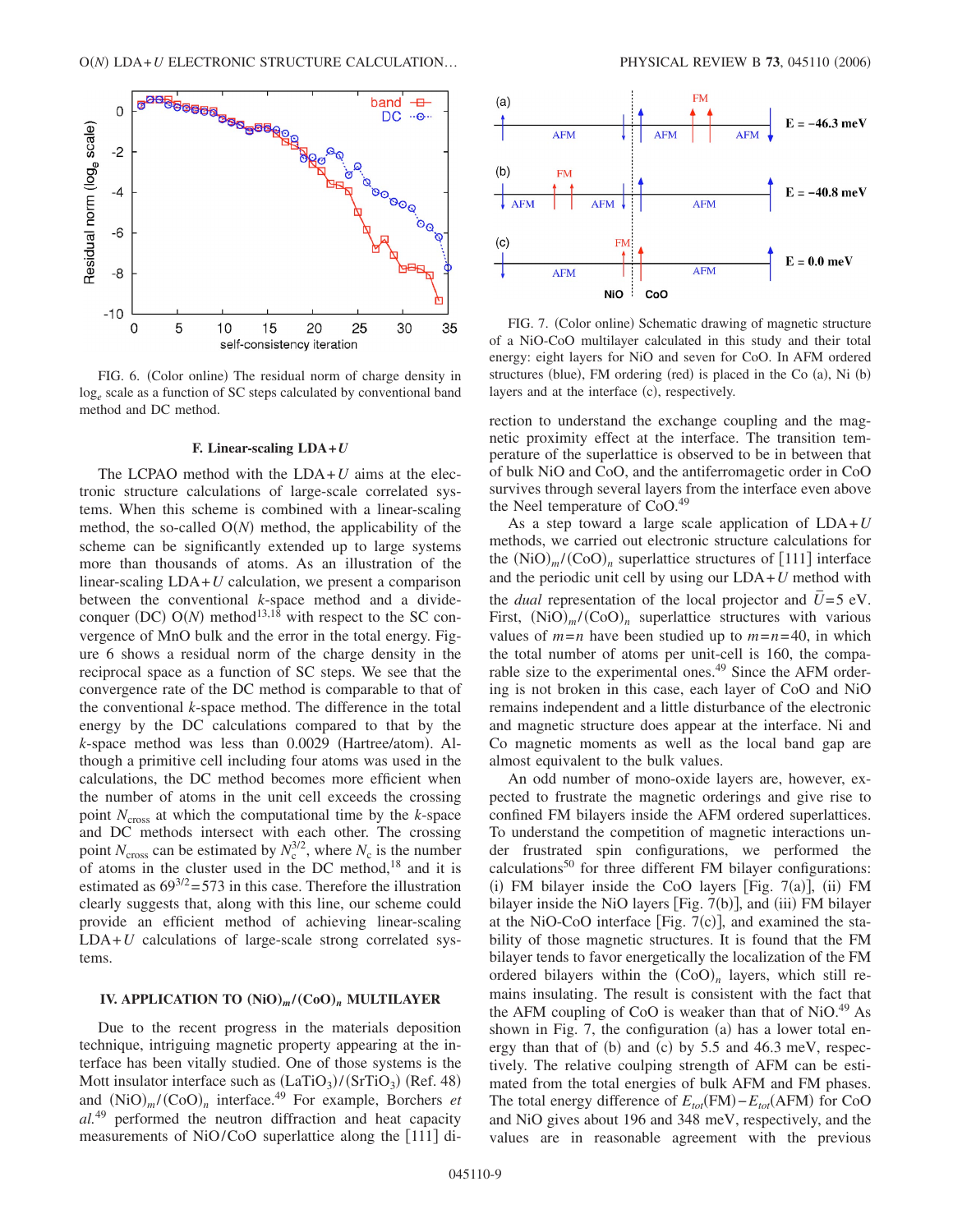

FIG. 8. (Color online) Absolute values of magnetic moment (in  $\mu_B$ ) at the transition metal site as a function of the layer index. FM ordered layers are labeled by the layer index.

calculations.42,51 Therefore it can be concluded that FM layer is possibly formed in the CoO layer during the experiment materials deposition. Absolute values of the magnetic moment at each transition metal layer are shown in Fig. 8, in which  $(a)$ – $(c)$  correspond to those of Fig. 7, respectively. It is noted that there is about 3–5% enhancement of magnetic moment at the FM ordered layers.

## **V. SUMMARY**

We present a nonorthogonal tight-binding formulation of the  $LDA+U$  method and its implementation based on the state-of-the-art linear combination of pseudoatomic orbital  $(LCDAO)$  method, which is suitable for large-scale  $O(N)$ electronic structure calculations based on the density functional theory. To be consistent with the use of a nonorthogonal LCPAO basis in regard to the sum rule of the total number of electrons, we introduce a *dual* representation of the occupation number matrix instead of the *on-site* or *full* representations. For typical transition metal oxide bulk systems, the band gap, magnetic moment, and detailed electronic structures are investigated with respect to the choice of basis orbitals and effective *U* values as well as the definition of the occupation number matrix. The results are in good agreement with previous theoretical and experimental studies, indicating that the proposed LDA+*U* scheme coupled with  $O(N)$  methods is a quite promising approach for the study of large-scale strongly correlated systems consisting of localized *d*-electrons. Linear-scaling eigenvalue solver combined with the  $LDA+U$  method has been tested and it gives the reasonable result for  $O(N)$  LDA+*U* calculation of the correlated systems including thousands of atoms. Our method is applied to the  $(NiO)<sub>m</sub>$ /(CoO)<sub>n</sub> superlattice to investigate the possibility of stacking fault in the experimental situation and will be applicable to the nanoscale simulation for the correlated electron materials such as surface, interface, cluster, and defect systems.

#### **ACKNOWLEDGMENTS**

This work was supported by the KOSEF through CSCMR SRC and by the KRF Grant (MOEHRD KRF-2005-070-C00041). One of us (T.O.) was partly supported by NEDO under the Nanotechnology Materials Program, CREST under the Japan Science and Technology Agency, and NAREGI Nanoscience Project, Ministry of Education, Culture, Sports, Science and Technology, Japan.

\*Corresponding author. Email address: jyu@snu.ac.kr

- <sup>1</sup>P. Hohenberg and W. Kohn, Phys. Rev. **136**, B864 (1964).
- <sup>2</sup>W. Kohn and L. J. Sham, Phys. Rev. **140**, A1133 (1965).
- 3R. G. Parr and W. Yang, *Density Functional Theory of Atoms and* Molecules (Oxford University Press, New York, 1989).
- 4R. M. Martin, *Electronic Stucture: Basic Theory and Practical Methods* Cambridge University Press, Cambridge, England, 2004).
- <sup>5</sup> *Strong Coulomb Correlations in Electronic Structure Calculations: Beyond the Local Density Approximation*, edited by V. I. Anisimov (Gordon and Breach, New York, 2000).
- 6V. I. Anisimov, J. Zaanen, and O. K. Andersen, Phys. Rev. B **44**, 943 (1991).
- 7M. T. Czyzyk and G. A. Sawatzky, Phys. Rev. B **49**, 14211  $(1994).$
- 8A. G. Petukhov, I. I. Mazin, L. Chioncel, and A. I. Lichtenstein, Phys. Rev. B 67, 153106 (2003).
- <sup>9</sup> J. P. Perdew, R. G. Parr, M. Levy, and J. L. Balduz, Phys. Rev. Lett. **49**, 1691 (1982).
- <sup>10</sup> J. Hubbard, Proc. R. Soc. London, Ser. A **281**, 401 (1964).
- 11A. Georges, G. Kotliar, W. Krauth, and M. J. Ronzenberg, Rev. Mod. Phys. 68, 13 (1996), and references therein.
- 12V. I. Anisimov, F. Aryasetiawan, and A. I. Lichtenstein, J. Phys.: Condens. Matter 9, 767 (1997), and references therein.
- <sup>13</sup> W. Yang, Phys. Rev. Lett. **66**, 1438 (1991).
- <sup>14</sup> S. Goedecker and L. Colombo, Phys. Rev. Lett. **73**, 122 (1994).
- <sup>15</sup> G. Galli and M. Parrinello, Phys. Rev. Lett. **69**, 3547 (1992).
- 16X.-P. Li, R. W. Nunes, and D. Vanderbilt, Phys. Rev. B **47**, 10891 (1993); M. S. Daw, *ibid.* 47, 10895 (1993).
- <sup>17</sup> T. Ozaki and K. Terakura, Phys. Rev. B **64**, 195126 (2001).
- <sup>18</sup>T. Ozaki (unpublished).
- <sup>19</sup> S. Goedecker, Rev. Mod. Phys. **71**, 1085 (1999), and references therein.
- <sup>20</sup> O. F. Sankey and D. J. Niklewski, Phys. Rev. B **40**, 3979 (1989).